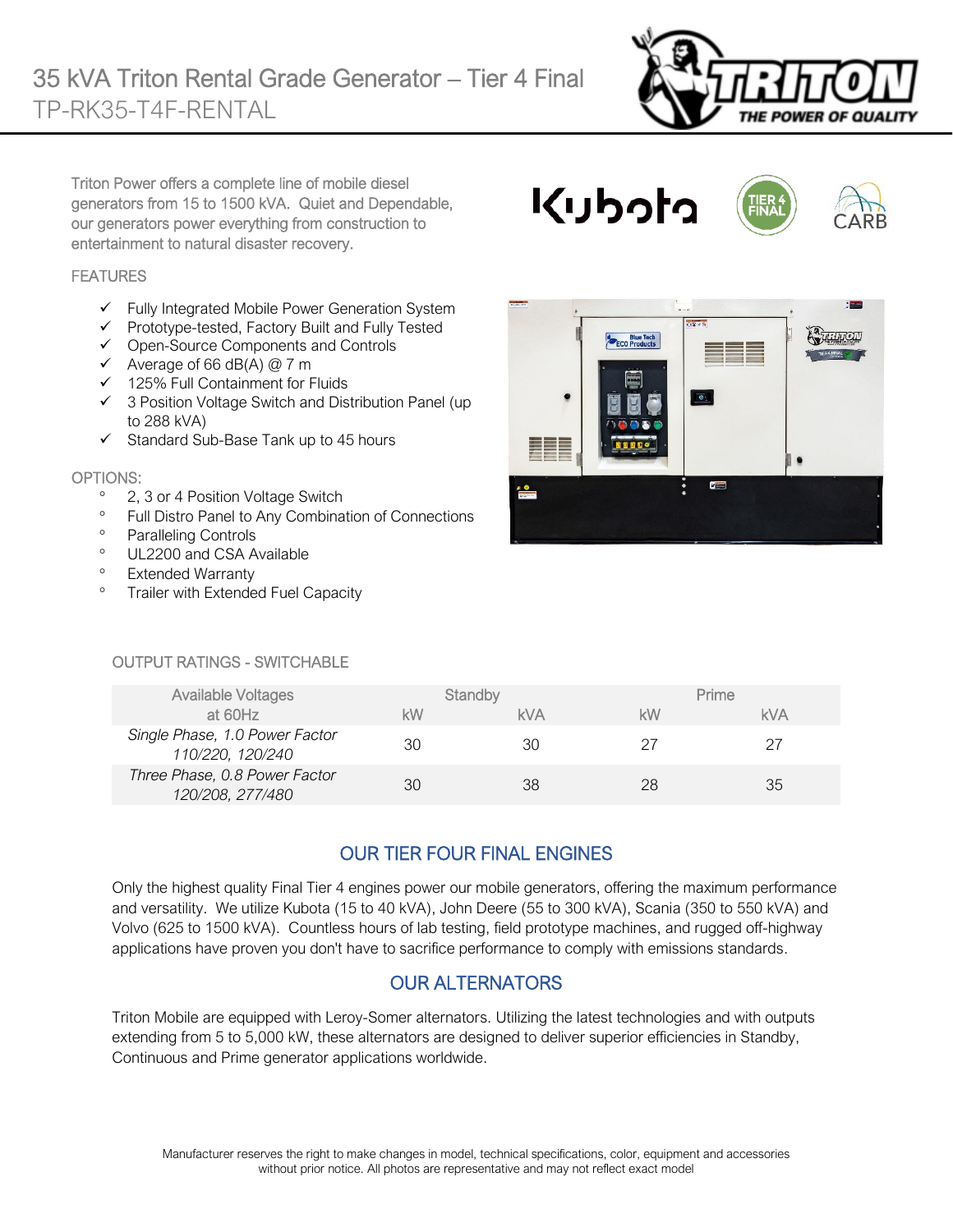

#### ENGINE INFORMATION

| Engine Make                      | Kubota           |  |  |
|----------------------------------|------------------|--|--|
| Model                            | V2403-CR-TIE4BG  |  |  |
| <b>Tier Rating</b>               | Tier 4 Final     |  |  |
| Engine Speed (RPM)               | 1800             |  |  |
| Engine Power Output at rated RPM | 39 kWm / 48.3 HP |  |  |
| Cooling                          | Radiator Cooled  |  |  |
| Aspiration                       | Turbocharged     |  |  |
| Total Displacement (Liter)       | 2.4              |  |  |
| No. of Cylinders and Build       | 4, in line       |  |  |
| <b>Bore and Stroke</b>           | 87 x 102.4       |  |  |
| <b>Compression Ratio</b>         |                  |  |  |
| Governor                         | Electronic       |  |  |
| Fuel Consumption (L/hr)          |                  |  |  |
| <b>Full Load</b>                 | 8.5              |  |  |
| 75% Load                         | 6.4              |  |  |
| 50% Load                         | 4.3              |  |  |
| Oil Capacity (Liter)             | 13               |  |  |
| Coolant Capacity (Liter)         | 11               |  |  |

## ABOUT THE ENGINE

Kubota is leading the way in clean diesel technology. Offering Tier 4 Final engines that offer cleaner performance than the competitors, without sacrificing performance. Kubota Tier 4 engines retain the integrity of the original compact diesel engine design, so you can continue to count on a trusted, durable engine with High-Power and Fuel Efficient performance. A worldwide network of distributors and support makes the Kubota engine the choice for your mobile generator.

#### ALTERNATOR INFORMATION

| Manufacturer                          | Leroy Somer                                                     |
|---------------------------------------|-----------------------------------------------------------------|
| Design                                | Brushless single bearing, revolving field                       |
| Stator                                | 2/3 pitch                                                       |
| Rotor                                 | Single bearing, flexible disc                                   |
| <b>Insulation System</b>              | Class H                                                         |
| <b>Standard Temperature Rise</b>      | 125 -163°C Continuous                                           |
| Exciter Type                          | <b>Self Excited</b>                                             |
| <b>Phase Rotation</b>                 | A(U), B(V), C(W)                                                |
| <b>Alternator Cooling</b>             | Direct drive centrifugal blower fan                             |
| AC Waveform Total Harmonic Distortion | No load < $1.5\%$ . Non distorting balanced linear load < $5\%$ |
| Telephone Influence Factor (TIF)      | <50 per NEMA MG1-22.43                                          |
| Telephone Harmonic Factor (THF)       | $<$ 2%                                                          |
|                                       |                                                                 |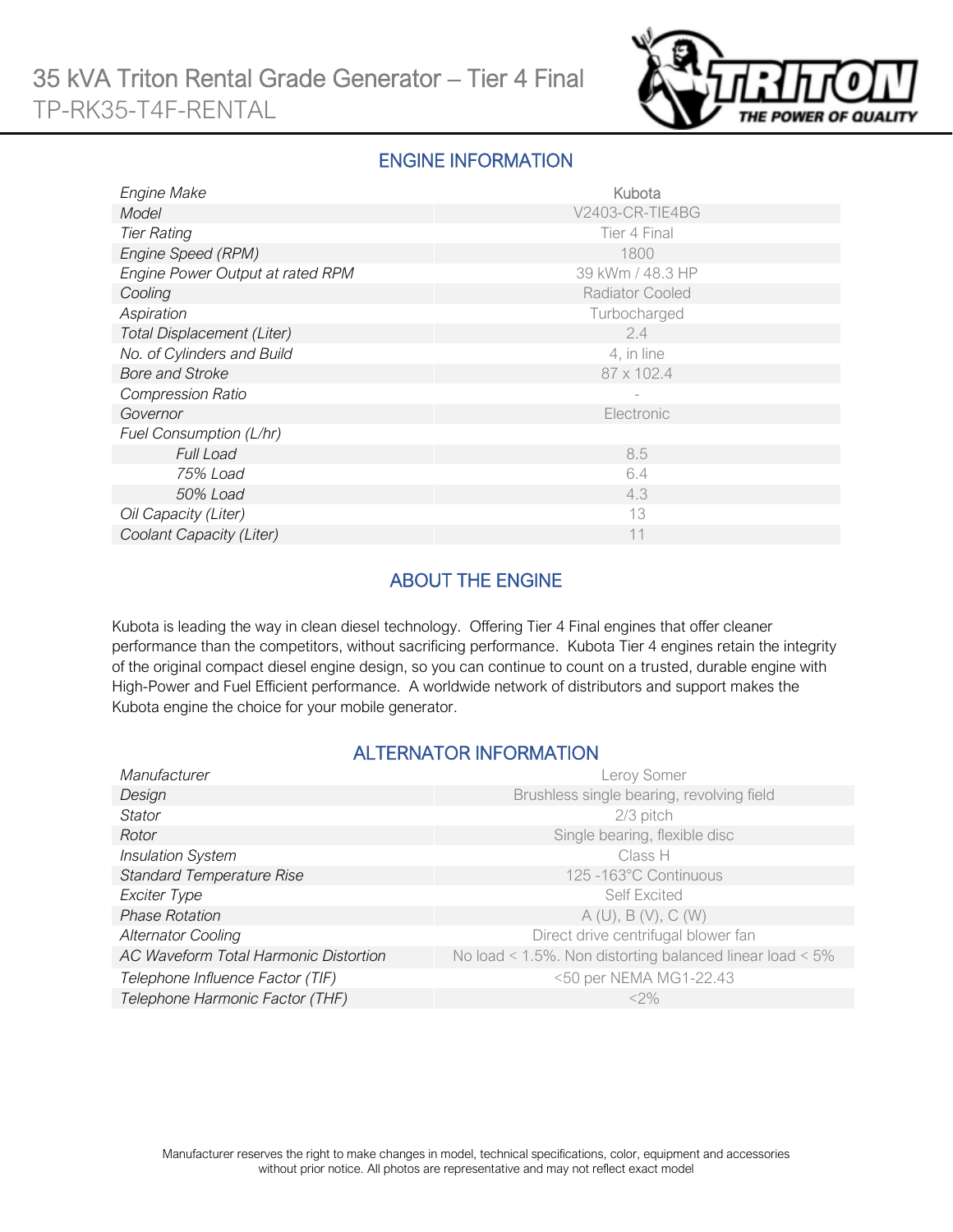## 35 kVA Triton Rental Grade Generator – Tier 4 Final TP-RK35-T4F-RENTAL  $\overline{a}$



### STANDARD ITEMS

- Engine System:
	- o Oil Drain Pump
	- o Tier 4 Final Certification
	- o Electronic Governor
	- o Full Fluid Containment
- Fuel System
	- o Fuel Valve for External Tank
	- o Primary Fuel Filter
	- o Fuel Capacity: XXX liters
	- o Flexible Fuel Lines
- Electrical System
	- o 3 Position Voltage Switch (Standard up to 288 kVA)
	- o Side Mounted Control Panel
	- o Unit Mounted Mainline Circuit Breaker
	- o Battery Switch
	- o Distribution Panel with Cam-Locks
- ✓ Cooling System
	- o 45º C Ambient Temperature Rating
	- o 50/50 Ethylene glycol antifreeze
	- o Radiator Drain Extension
- Generator Set
	- o Mounted on Heavy Duty Steel Base
	- o Full Factory Load Bank Testing
	- o Sub-Base Lifting Points
	- o Forklift Pockets for Easy Transport
- **Alternator** 
	- o 12 Lead Leroy-Somer Alternator
- ✓ Enclosure
	- o Stainless Steel Hinges and Locks
	- o Ultra-Quiet Enclosure
	- o Powder Coated Finish
	- o Easy Access to All Service Points
	- o Fully Sound Attenuated
	- o Advanced Water and Dust Proofing

# OPTIONAL ITEMS

- Engine System:
	- o Upgraded Exhaust Silencers (Hospital, Residential, Critical)
	- o Heavy Duty Air filters
	- o Oil Heater
	- o Block Heater (Circulating, up to 5000 Watt)
- Fuel System
	- o Fuel Cooling System
	- o Extended Fuel Tank
- <sup>o</sup> Electrical System
	- o 2 or 3 Position Voltage Switch available for over 288 kVA
	- o Battery Charger (Standard and Float Type)
	- o Additional Circuit Breakers
	- o Shunt Trips
	- o Electrically Controlled Breakers
	- o Paralleling Systems
	- o Electrical Connections (Cam-Locks, Refer Plugs, Distro Panel, and more)
- <sup>o</sup> Cooling System
	- o Upgraded Radiator Systems
	- o Marine Grade Radiator
	- Generator Set
		- o Seismic Isolators
		- o Remote Mounted Control System
- **Enclosure** 
	- o Aluminum Enclosure
	- o Ultra-Quiet Enclosure
	- o 20 and 40' Container Packages
	- o Custom Paint Colors
- **Alternator** 
	- o Marinization (2-3 times dipped)
	- o Permanent Magnetic Generator
- Trailer
	- o Standard Trailer
	- o Trailer with Extended Fuel Tank
	- o Rhino Coating
- Additional Options
	- o Please inquire, Triton can assist in engineering nearly any option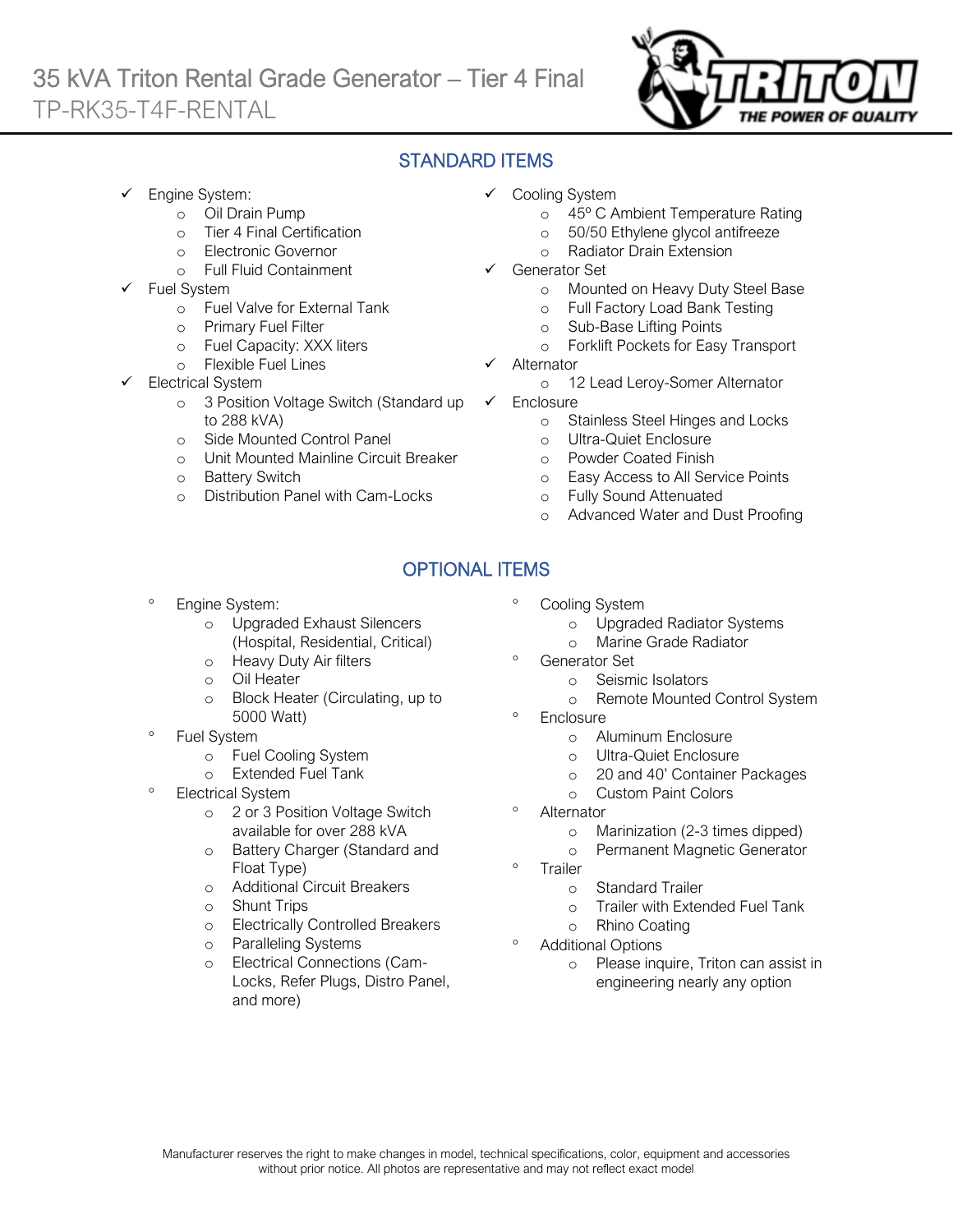# RENTAL PACKAGE

#### 3 POSITION VOLTAGE SELECTOR SWITCH

Our industrial grade voltage selector switches stand above competition. Equipped with high short circuit breaking capacity, mechanical interlock and an overcurrent protection device with the highest quality standards. All models come standard with a lockable design, that can be locked in any position to provide additional safety.

#### SYSTEM OUTPUT:

- Single Phase 120/240V
- Three Phase 120/208V
- Three Phase 277/480V

#### POWER DISTRIBUTION PANEL:

- <sup>o</sup> Individual Breaker Protection for sockets.
- Main Circuit Breaker.

DEEP SEA CONTROL PANEL 7420

- $\degree$  2 GFCI duplex receptacles (20A 125V), protects electrical
- <sup>o</sup> wiring and receptacles from overheating and possible fire.
- <sup>o</sup> 50A 125/250V twist-lock receptacles with Lexan covers
- <sup>o</sup> Full Set of Cam Locks, Quantity and Size based on Generator output.



- A sophisticated module monitoring an extensive number of engine parameters, the DSE7420 will annunciate warnings, shutdown and engine status information on the back-lit LCD screen, illuminated LED, remote PC, and audible alarms.
- <sup>o</sup> The module includes RS232, RS485 & Ethernet ports as well as dedicated terminals for system expansion.

The DSE7400 Series modules are compatible with electronic

- (CAN) and non-electronic (magnetic pickup/alternator sensing) engines and offer a comprehensive number of flexible inputs, outputs and extensive engine protections so the system can be easily adapted to your requirements.
- <sup>o</sup> The modules can be easily configured using the DSE Configuration Suite Software.





 $F$  pr  $\overline{F}$ 

 $\widehat{\sim}$ 

 $\blacksquare$